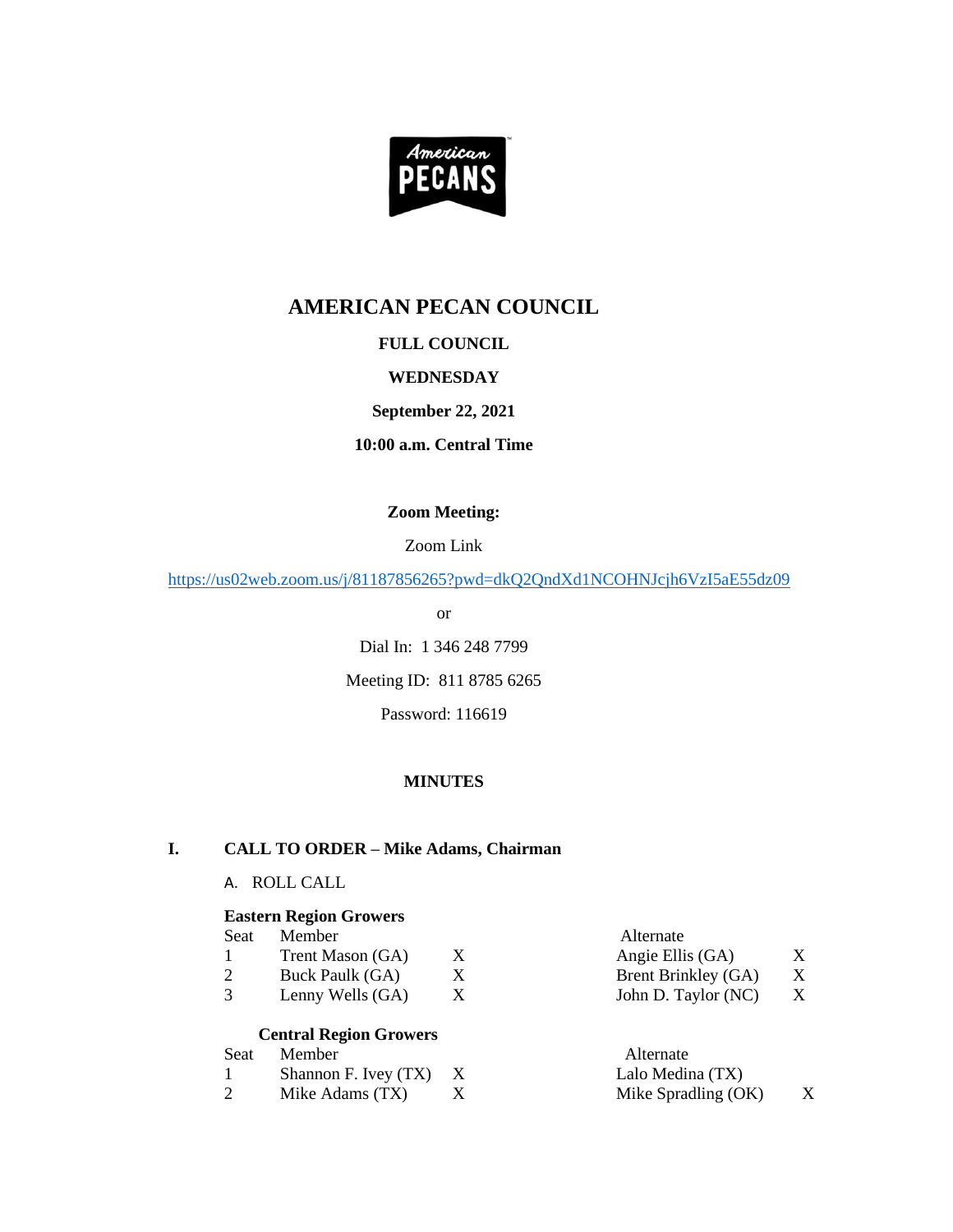| 3              | Larry D. Womack (TX)           | X | Billy Scott Landgraf (OK) | X |
|----------------|--------------------------------|---|---------------------------|---|
|                | <b>Western Region Growers</b>  |   |                           |   |
| Seat           | Member                         |   | Alternate                 |   |
| $\mathbf{1}$   | Louis J. Salopek (NM)          | X | Kortney Chase (NM)        | X |
| $\overline{2}$ | Leslie L. Daviet II (NM)       | X | Frank Paul Salopek (NM)   |   |
| 3              | Phillip Arnold (NM)            | X | John L. Heuler (CA)       | X |
|                | <b>Eastern Region Shellers</b> |   |                           |   |
| Seat           | Member                         |   | Alternate                 |   |
| 1              | Jeff Worn (GA)                 | X | Vacancy                   |   |
| 2              | Lawrence B. Willson (GA)       | X | Vacancy                   |   |
|                | <b>Central Region Shellers</b> |   |                           |   |
| Seat           | Member                         |   | Alternate                 |   |
| 1              | Vacancy                        |   | <b>Steve Zaffrano</b>     | X |
| 2              | Dan York (AR)                  | X | Vacancy                   |   |
|                | <b>Western Region Shellers</b> |   |                           |   |
| Seat           | Member                         |   | Alternate                 |   |
| 1              | Deborah E. Walden-Ralls (AZ)X  |   |                           |   |
| 2              | Blake Houston (CA)             | X | Sonja Roeder (NM)         | X |
|                | <b>Accumulator</b>             |   |                           |   |
| Seat           | Member                         |   | Alternate                 |   |
| 1              | Will Easterland (GA)           | X | Mark Hamilton (OK)        | Х |
|                | <b>Public Member</b>           |   |                           |   |
| Seat           | Member                         |   | Alternate                 |   |
| 1              | Ron Hays (OK)                  | X | Dr. Steve BLIZZARD (TX)   |   |
|                |                                |   |                           |   |

Chairman Mike ADAMS requested that Steve Zaffrano act as a voting member for the Central Region Shellers Seat 1. Mr. Zaffrano agreed.

# **STAFF:**

| Alexander OTT      | American Pecan Council |
|--------------------|------------------------|
| <b>Jeff SMUTNY</b> | American Pecan Council |
| Emma GARNER        | American Pecan Council |
| Julianna KECK      | American Pecan Council |
| Deborah BARNETT    | American Pecan Council |
| Kristi MOSQUERO    | American Pecan Council |

# **OVERSIGHT:**

| Abby CAMPOS         | <b>USDA</b> |
|---------------------|-------------|
| Steven KAUFFMAN     | <b>USDA</b> |
| <b>Chris NISSEN</b> | <b>USDA</b> |
| Alex CARLY          | <b>USDA</b> |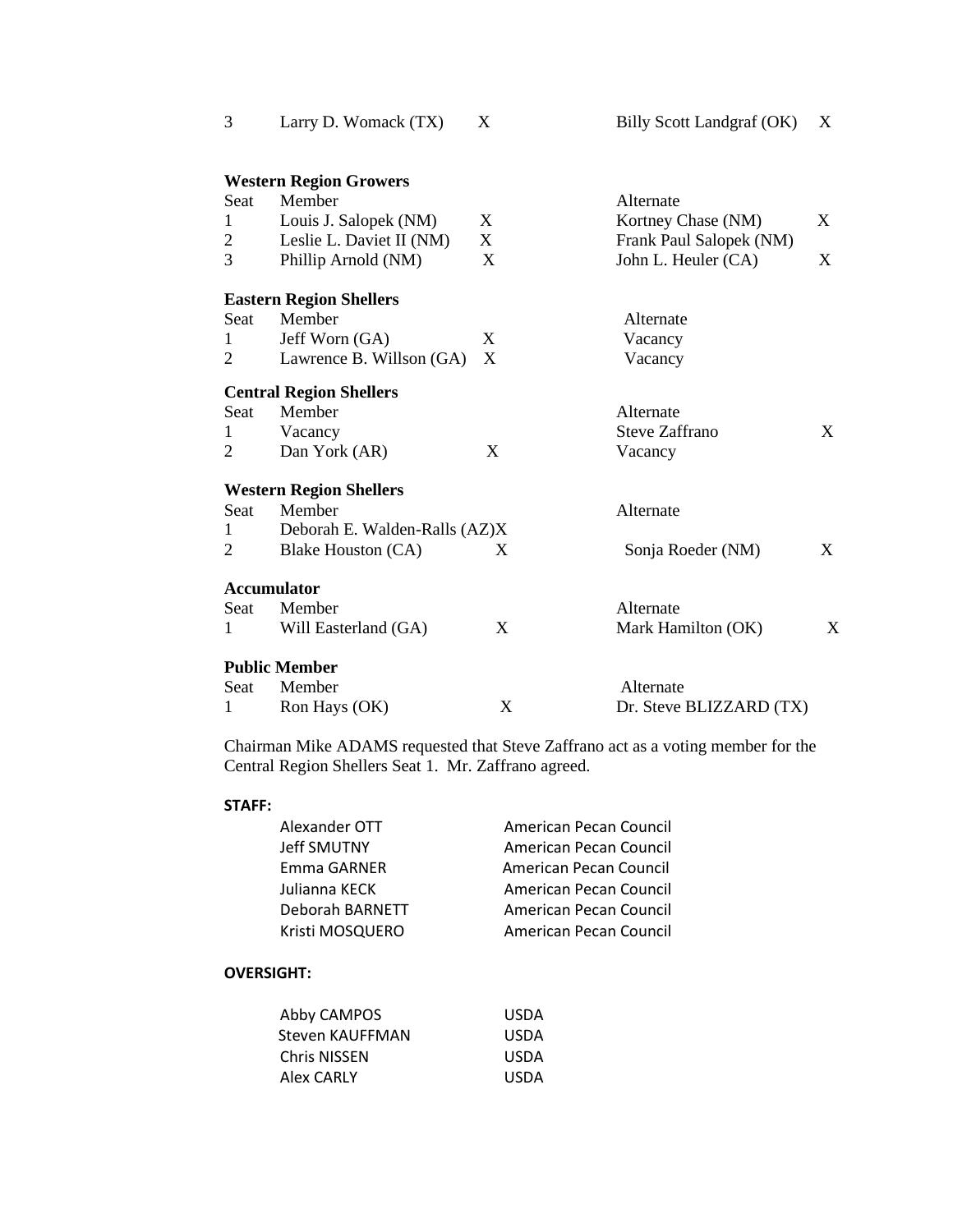#### **EASTERN REGION:**

Matthew BAILEY John TAYLOR Samantha MCLOUD

#### **CENTRAL REGION:**

Blair KREBS Scott CAMERON

#### **WESTERN REGION**: N/A

#### **GUEST:**

Bob REDDING Emily HADDEN

B. ESTABLISH QUORUM

Having received a sufficient number of Council members a quorum was established at 10:10 a.m. CST.

#### C. CHAIRMAN UPDATE & EXECUTIVE DIRECTOR UPDATE

Chairman Mike ADAMS requested a moment of reflection and remembrance of the life of Bruce CARIS, who was a huge supporter of the industry and a friend to all. Deborah WALDEN RALLS read a tribute to Bruce. Mike ADAMS sent healing thoughts and prayers to Lisa Caris and their son Bobbie.

Chairman Mike ADAMS also gave a summary of the goals of today's meeting listed under item II. GOVERNANCE COMMITTEE.

# D. APPROVAL OF PREVIOUS MINUTES

1) August 31, 2021

**MOVED** by Les DAVIET, duly seconded by Deborah WALDEN RALLS and unanimously carried THAT the COUNCIL approve the minutes of August 31, 2021. **(MOTION 9/22/2021 #1)**

#### **II. GOVERNANCE COMMITTEE**

### A. ASSESSMENT CONSIDERATION FOR 2021 - 2022

As you may know, the National Pecan Federation submitted a proposal to create a Research & Promotion (R&P) program for the pecan industry. The newly created American Pecan Promotion Board (APPB) will conduct marketing and research activities while collecting assessments from both US producers and foreign importers. As a result of the new program, it has been stated several times that the U.S. industry would not pay any additional assessments to create the program. Specifically, the U.S. industry pays three cents per pound on improved varieties and two cents for native and substandard varieties. In order to ensure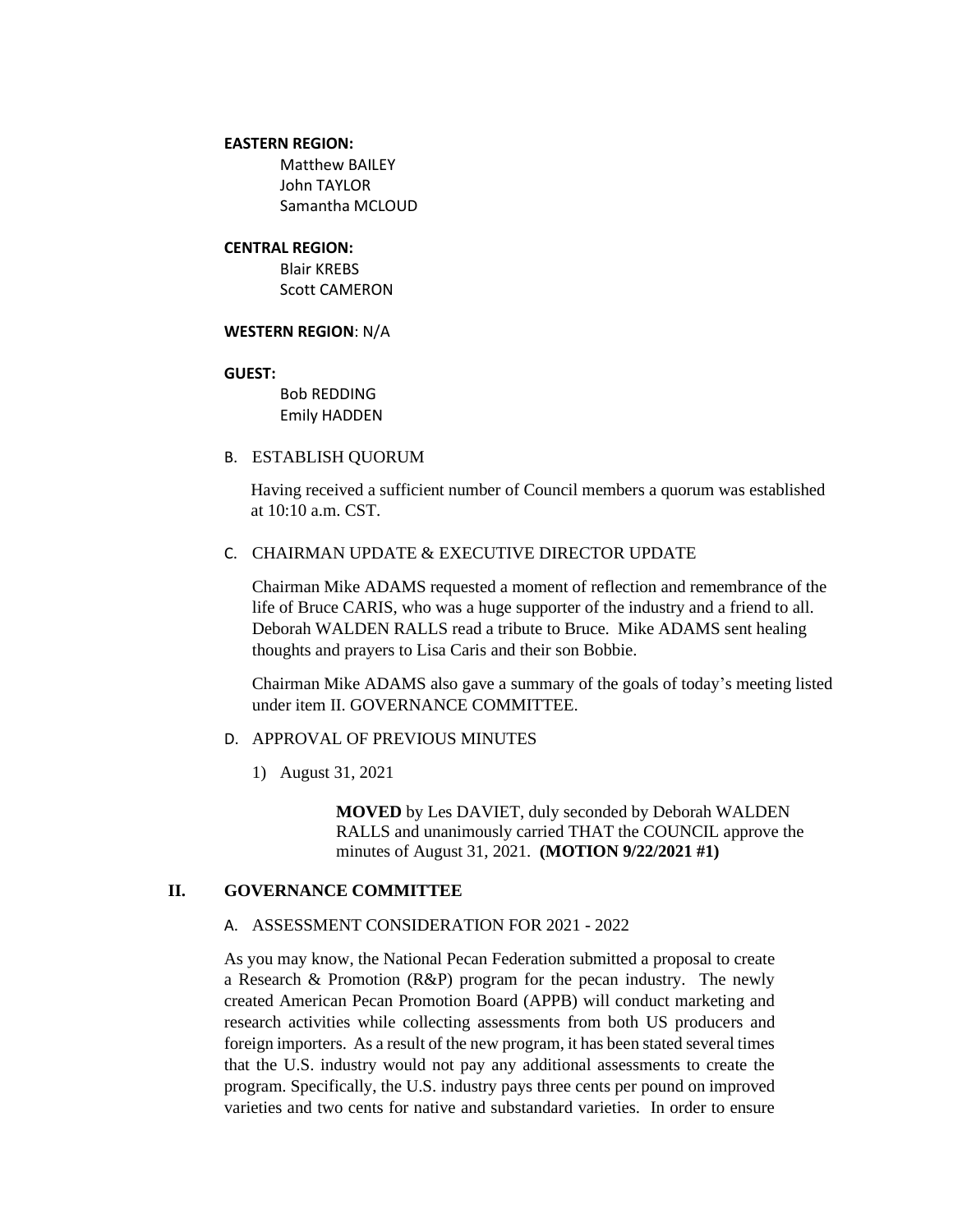that the industry does not pay more than current US assessments, the APC would have to review and approve a lowering in the assessment rate.

In April of 2020, the APC approved to lower the assessment rate provided that the USDA would implement the APPB. Unfortunately, by the 2020 August APC meeting, USDA had yet to announce a process to implement the APPB. As a result, the APC moved forward with its current assessment of three cents on improved and two cents on native and substandard varieties.

In January, USDA announced that it would seek APPB board nominations. However, during the 2021 April APC Council meeting, the USDA had yet to establish an APPB board. The APC continued to move forward until USDA gave direction on the APPB, to ensure that the industry will continue to only pay three cents per pound on inshell for improved and two cents per pound on inshell for native and substandard.

On August 31, 2021, the APC met and approved the Council budget for the 2021  $-2022$  FY. By law, it is a requirement to meet and approve the Federal Marketing Order budget by August 31. Two hours after the Council meeting, the USDA announced that it had finally appointed a board for the APPB. Furthermore, it announced that USDA and the newly formed APPB will be holding a meeting the week of September 14 to organize and approve a budget. As a result, APC scheduled a meeting the week of September 22nd to lower the APC assessment as discussed and approved in April of 2020. This meeting will amend the approved budget for first quarter expenditures. By approving a lowering of the assessment and amended budget, it will accomplish what the APC stated back in April of 2020 and emphasized in August of 2020 and April of 2021 – that once the APPB is appointed, the APC will be able to lower the assessment rate and ensure that the US industry will continue to pay the same rate under both programs, while ensuring that marketing programs Continue smoothly and seamlessly.

> **MOVED** by Louie SALOPEK, duly seconded by Les DAVIET and unanimously carried THAT the Council approve a rate assessment reduction from three cents to one penny for improved varieties, and a reduction from two cents to zero cents for native and substandard varieties for the 2021 – 2022 FY **(MOTION 9/22/2021 #2)**

#### B. APPROVAL OF AMENDED BUDGET

The Council, based on the meetings discussion will approve the 2021 -2021 FY Budget.

| <b>Projected Revenue</b> | <b>Dollars</b> | % of Revenue |
|--------------------------|----------------|--------------|
| 21-22 Improved           | \$3,150,000    | 35%          |
| 21-22 Native/Seedlings   | \$0            | $0\%$        |
| 21-22 Substandard        | \$0            | $0\%$        |
| Management Fee           | \$800,000      | 9%           |

**Projected Revenue**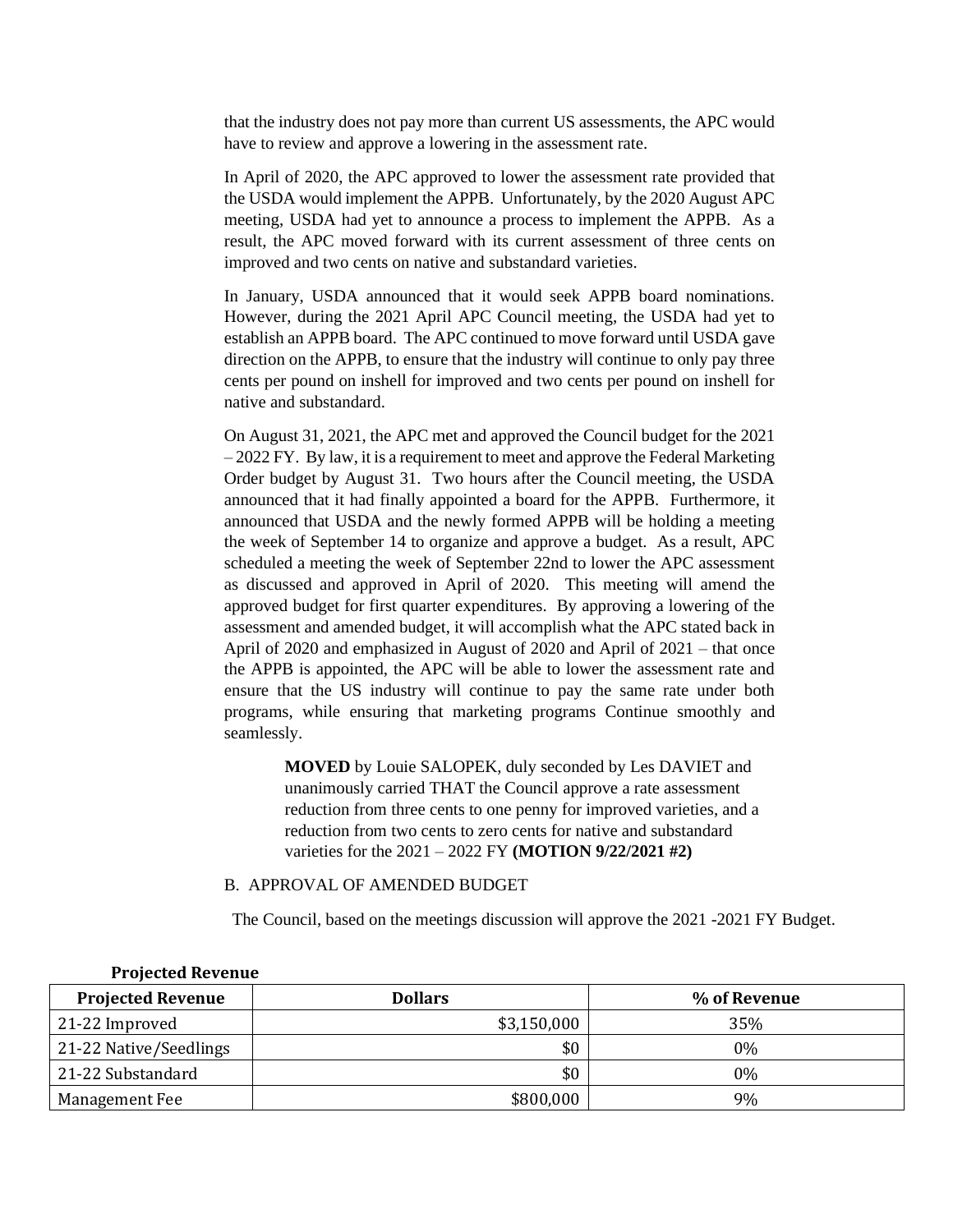| 2022 MAP Funding                                                                                                                                | \$1,250,000                                             | 14%  |
|-------------------------------------------------------------------------------------------------------------------------------------------------|---------------------------------------------------------|------|
| 2022 EMP Funding                                                                                                                                | \$500,000                                               | 6%   |
| Past Outstanding                                                                                                                                | \$400,000                                               | 4%   |
| Carry Over<br>Fishhook -<br>$\blacksquare$<br>Research<br>Shelf-Life<br>$\overline{\phantom{a}}$<br>Health Research<br>$\overline{\phantom{a}}$ | \$67,400<br>\$100,000<br>\$170,108<br>\$385,000         | 8%   |
| <b>Reserve Dollars</b>                                                                                                                          | \$2,180,000 (used for $1$ <sup>st</sup> Quarter Mkting) | 24%  |
| <b>TOTAL</b>                                                                                                                                    | \$9,002,508                                             | 100% |

# **Projected Expenditures**

| <b>Departments</b>             | Budget 2020 - 2021 | <b>Budget 2021 - 2022</b>  | % of Budget |
|--------------------------------|--------------------|----------------------------|-------------|
| <b>Industry Relations</b>      | \$847,000          | \$676,000                  | 8%          |
| <b>General Administration</b>  | \$1,425,000        | \$1,447,066                | 18%         |
| Compliance                     | \$266,000          | \$225,000                  | 3%          |
| Marketing                      | \$6,555,000        | $$2,180,000$ (1st Q only)  | 27%         |
| Grades & Standards             | \$315,000          | 345,000                    | 4%          |
| <b>International Relations</b> | \$1,968,000        | \$2,510,000                | 31%         |
| Contingency                    | \$26,892           | \$580,934                  | 7%          |
| Technology upgrades            |                    | Shall not exceed \$100,000 | 1%          |
| <b>TOTAL</b>                   | \$11,741,400       | \$8,064,000                | 100%        |

# **CONTINGENCY FUND EXPENDITURES**

| <b>Departments</b>                                                         | Budget 2021 - 2022 |  |
|----------------------------------------------------------------------------|--------------------|--|
| Contingency Fund                                                           |                    |  |
| <b>Industry Relations</b>                                                  | \$216,000          |  |
| Research                                                                   | \$100,000          |  |
| <b>TOTAL</b>                                                               | \$316,000          |  |
| NO-COSTS EXTENSIONS FOR 2020 - 2021 (Continued Projects from Current Year) |                    |  |
| <b>Departments</b>                                                         | Budget 2021 - 2022 |  |

| Research                    |                     |
|-----------------------------|---------------------|
| <b>Electronic Reporting</b> |                     |
| Shelf-Life Study            | \$67,400            |
| Health Research             | \$170,108 \$385,000 |
| <b>TOTAL</b>                | \$622,508           |

**FISCAL IMPACT:** Total expenditures as amended would be \$9,002,508. This would provide a reduced assessment at one cent for improved and zero for native and substandard. First quarter marketing activities would be covered until December 31, 2021. Beginning January 1, 2022, APPB would assume all marketing activities. Total budget includes salaries and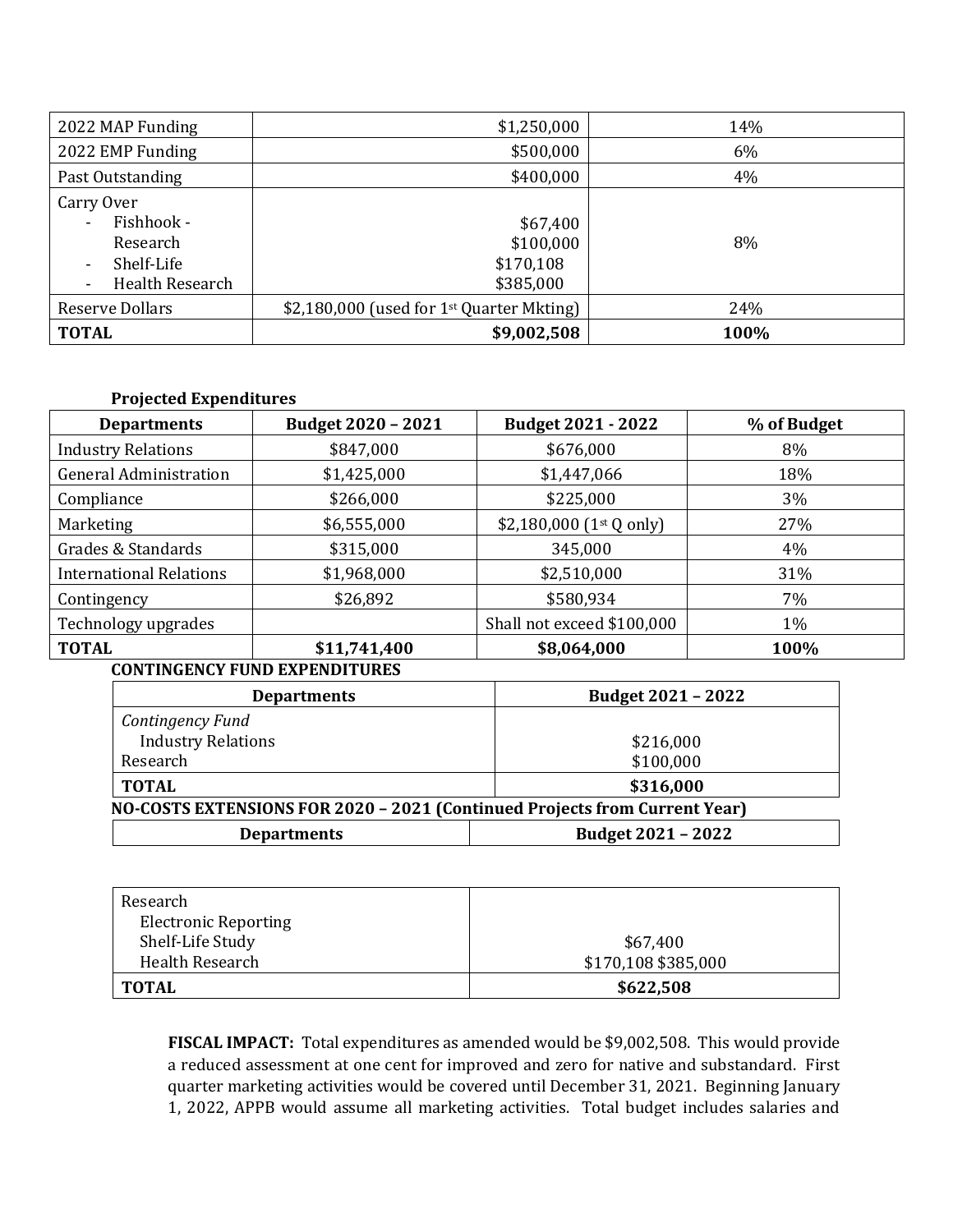performance actions. Contingency and no-costs extensions total \$938,508 with an additional contingency from reserve totaling \$680,934 to begin 1<sup>st</sup> quarter activities and to ensure that there is a seamless transition between the two-organizations relating to marketing activities. It is also anticipated that an \$800,000 management fee would be paid to APC for management of the APPB program. This is calculated based on 56% of marketing activities, staff time and resources are dedicated for marketing budget and administration activities. Additionally, this would leave approximately \$2.8 million in reserve for the APC 22-23 FY. An additional \$100,000 has been set aside for the Governance Committee to bid upgrades in office technology to handle both programs.

> **MOVED** by Les DAVIET, duly seconded by Larry WILLSON and unanimously carried THAT the Council, based on the meetings discussion will approve the 2021 - 2021 FY Budget. **(MOTION 9/22/2021 #3)**

On August 31, 2021, the USDA announced the appointment of the American Pecan Promotion Board (APPB). On September 15, 2021, the APPB met and approved to begin negotiations with the American Pecan Council (APC) on a management contract. The purpose of the management contract is to ensure that the industry is saving dollars by utilizing similar staff and office space, thus not duplicating activities.

Currently, the Governance Committee oversees all staff, organizational management, and financials of the APC. This action will grant authority to the Governance Committee to begin negotiations and approve a management contract with the APPB.

> **MOVED** by Les DAVIET, duly seconded by Larry WILLSON and unanimously carried THAT the Council grant authority to the Governance Committee to negotiate and approve a contract with the American Pecan Promotion Board. **(MOTION 9/22/2021 #4)**

#### **III. NEW BUSINESS**

**N/A**

# **IV. ADJOURNMENT**

**MOVED** by Shannon IVEY, duly seconded by Larry WILLSON and unanimously carried THAT the Council meeting be adjourned in the memory of Bruce CARIS at 10:59 a.m. **(MOTION 9/22/2021 #5)**

**\_\_\_\_\_\_\_\_\_\_\_\_\_\_\_\_\_\_\_\_\_\_\_\_\_\_\_\_\_\_\_\_\_\_\_\_\_\_\_\_\_\_\_\_\_\_\_\_\_\_\_\_\_\_\_\_\_\_\_\_\_\_\_\_\_\_\_\_**

Deborah Barnett *9/22/2021* 

Deborah Barnett Date

Operations Manager